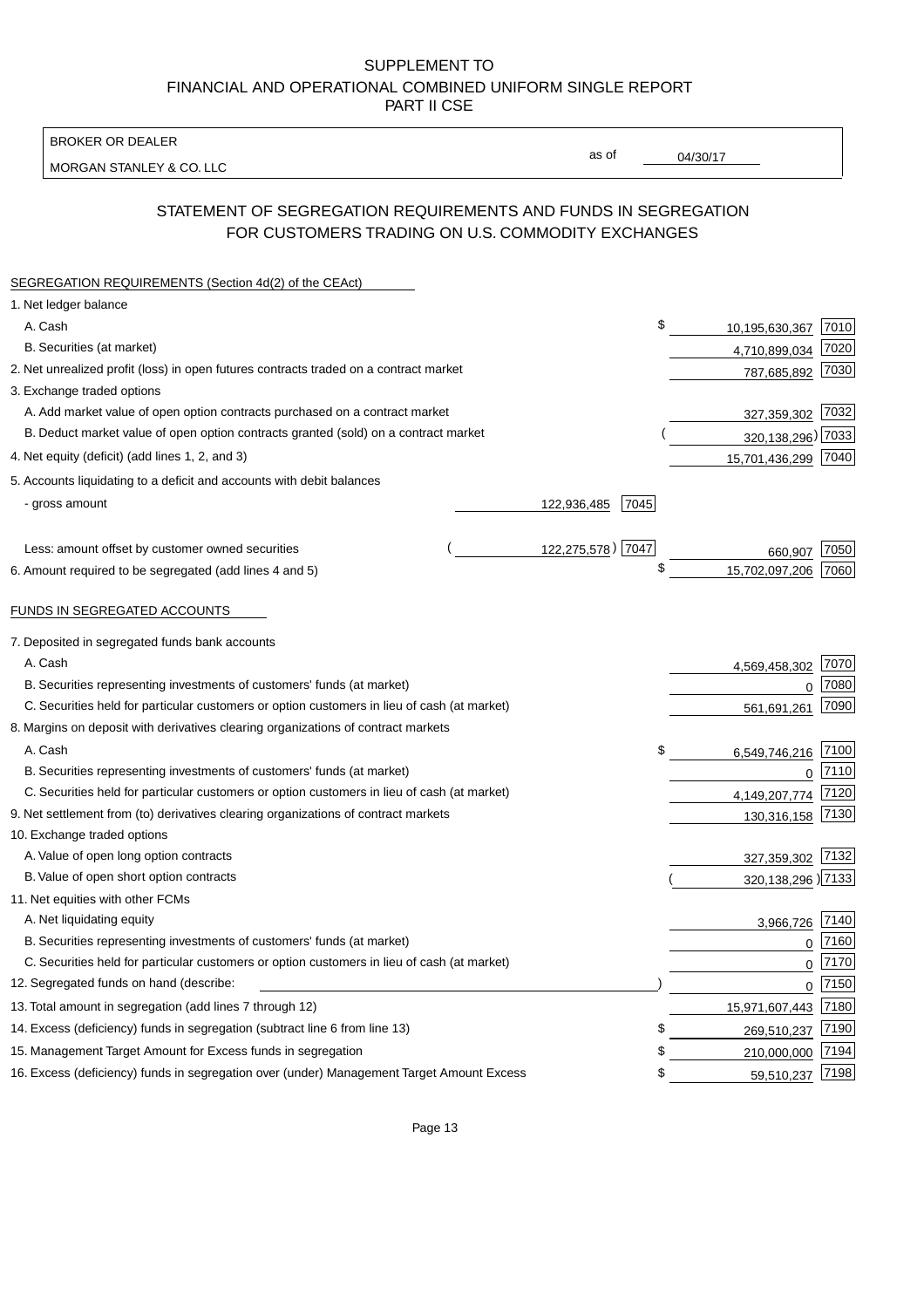| <b>BROKER OR DEALER</b>                                                              | as of                                                                                                    |                  |
|--------------------------------------------------------------------------------------|----------------------------------------------------------------------------------------------------------|------------------|
| MORGAN STANLEY & CO. LLC                                                             | 04/30/17                                                                                                 |                  |
|                                                                                      | STATEMENT OF SEGREGATION REQUIREMENTS AND FUNDS IN SEGREGATION<br>FOR CUSTOMERS' DEALER OPTIONS ACCOUNTS |                  |
| 1. Amount required to be segregated in accordance<br>with Commission regulation 32.6 | \$                                                                                                       | 0<br>7200        |
| 2. Funds in segregated accounts                                                      |                                                                                                          |                  |
| A. Cash                                                                              | \$<br>7210<br><sup>0</sup>                                                                               |                  |
| B. Securities (at market)<br>C. Total                                                | 0 7220                                                                                                   | 7230<br>$\Omega$ |
| 3. Excess (deficiency) funds in segregation                                          |                                                                                                          |                  |
| (subtract line 2.C from line 1)                                                      |                                                                                                          | 0 7240           |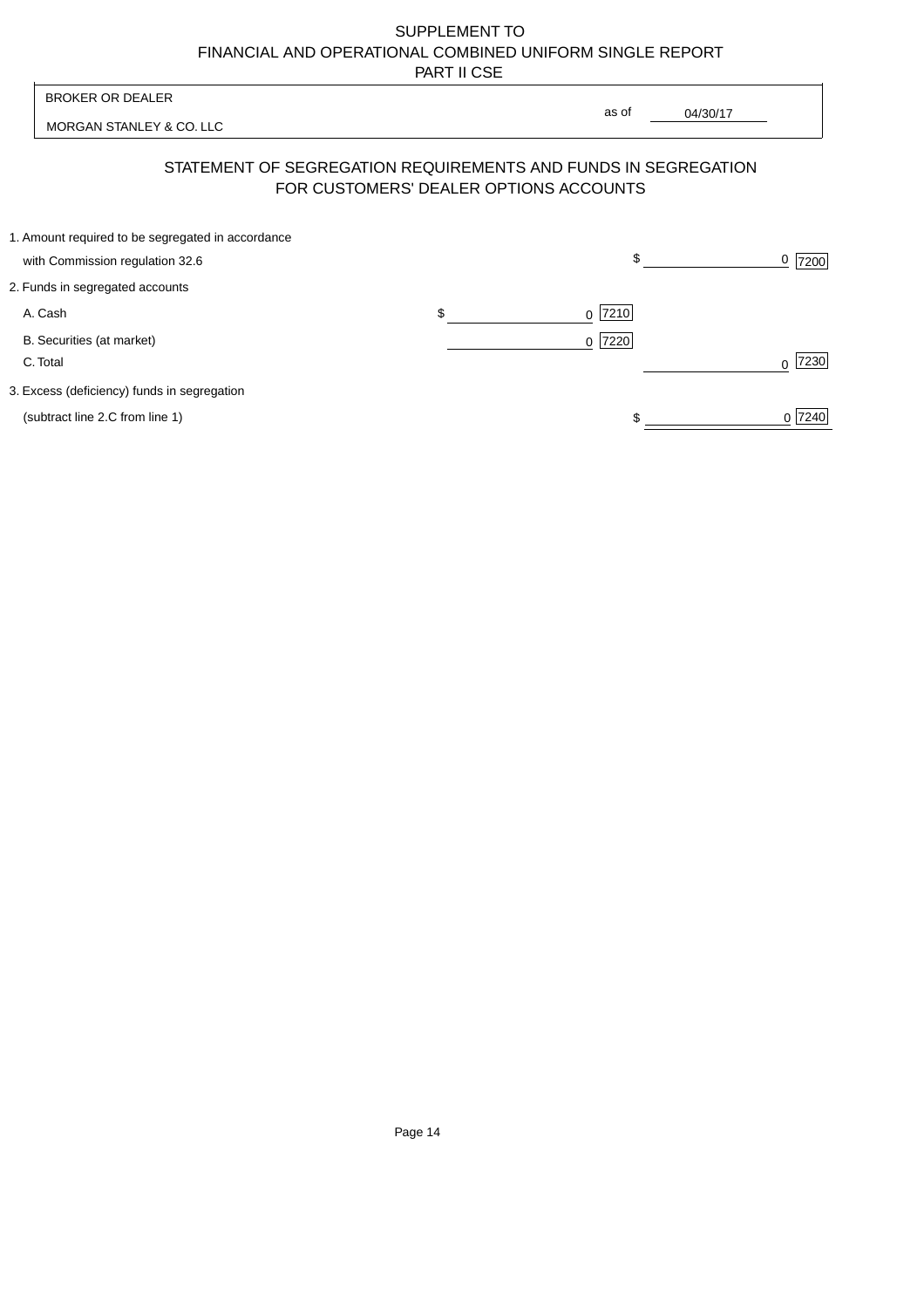PART II CSE

| <b>BROKER OR DEALER</b>  |       |          |
|--------------------------|-------|----------|
|                          | as of | 04/30/17 |
| MORGAN STANLEY & CO. LLC |       |          |

### STATEMENT OF SECURED AMOUNTS AND FUNDS HELD IN SEPARATE ACCOUNTS PURSUANT TO COMMISSION REGULATION 30.7

### FOREIGN FUTURES AND FOREIGN OPTIONS SECURED AMOUNTS

| Amount required to be set aside pursuant to law, rule or regulation of a foreign government<br>or a rule of a self-regulatory organization authorized thereunder |                    | \$<br>0             | 7305 |
|------------------------------------------------------------------------------------------------------------------------------------------------------------------|--------------------|---------------------|------|
| 1. Net ledger balance - Foreign Futures and Foreign Option Trading - All Customers                                                                               |                    |                     |      |
| A. Cash                                                                                                                                                          |                    | \$<br>2,976,893,475 | 7315 |
| B. Securities (at market)                                                                                                                                        |                    | 1,500,338,214       | 7317 |
| 2. Net unrealized profit (loss) in open futures contracts traded on a foreign board of trade                                                                     |                    | 101,239,232         | 7325 |
| 3. Exchange traded options                                                                                                                                       |                    |                     |      |
| A. Market value of open option contracts purchased on a foreign board of trade                                                                                   |                    | 19,803,285          | 7335 |
| B. Market value of open contracts granted (sold) on a foreign board of trade                                                                                     |                    | (12, 398, 078)      | 7337 |
| 4. Net equity (deficit) (add lines 1.2. and 3.)                                                                                                                  |                    | \$<br>4,585,876,128 | 7345 |
| 5. Accounts liquidating to a deficit and accounts with                                                                                                           |                    |                     |      |
| debit balances - gross amount                                                                                                                                    | 7351<br>43,109,035 |                     |      |
| Less: amount offset by customer owned securities                                                                                                                 | 42,989,135) 7352   | 119,900             | 7354 |
| 6. Amount required to be set aside as the secured amount - Net Liquidating Equity Method (add lines 4 and 5)                                                     |                    | \$<br>4,585,996,028 | 7355 |
| 7. Greater of amount required to be set aside pursuant to foreign jurisdiction (above) or line 6.                                                                |                    | \$<br>4,585,996,028 | 7360 |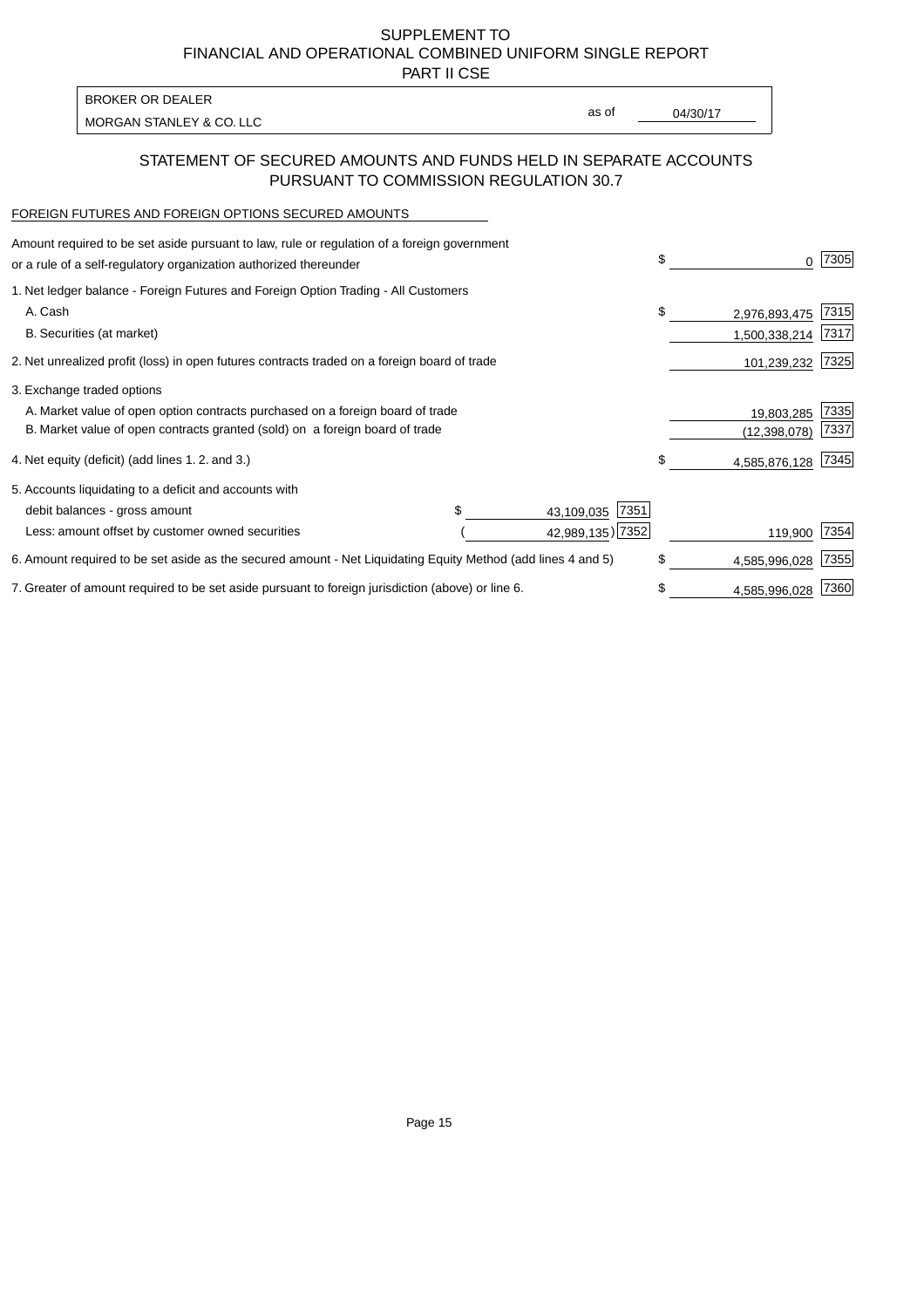BROKER OR DEALER

MORGAN STANLEY & CO. LLC

04/30/17 as of

## STATEMENT OF SECURED AMOUNTS AND FUNDS HELD IN SEPARATE ACCOUNTS PURSUANT TO COMMISSION REGULATION 30.7

#### FUNDS DEPOSITED IN SEPARATE REGULATION 30.7 ACCOUNTS

| 1. Cash in banks                                                                       |                                    |                        |
|----------------------------------------------------------------------------------------|------------------------------------|------------------------|
| A. Banks located in the United States                                                  | \$<br>429,410,193 7500             |                        |
| B. Other banks qualified under Regulation 30.7                                         |                                    |                        |
| 7510<br>Name(s):<br>0                                                                  | 469,827,004 7520 \$                | 899,237,197 7530       |
| 2. Securities                                                                          |                                    |                        |
| A. In safekeeping with banks located in the United States                              | \$<br>228,064,382 7540             |                        |
| B. In safekeeping with other banks qualified under Regulation 30.7                     |                                    |                        |
| 7550<br>Name(s):<br>0                                                                  | $0$  7560                          | 228,064,382 7570       |
| 3. Equities with registered futures commission merchants                               |                                    |                        |
| A. Cash                                                                                | \$<br>$0$ 7580                     |                        |
| <b>B.</b> Securities                                                                   | $0$ 7590                           |                        |
| C. Unrealized gain (loss) on open futures contracts                                    | $0$ 7600                           |                        |
| D. Value of long option contracts                                                      | $0^{7610}$                         |                        |
| E. Value of short option contracts                                                     | $0)$ 7615                          | 0 7620                 |
| 4. Amounts held by clearing organizations of foreign boards of trade                   |                                    |                        |
| 7630<br>Name(s):                                                                       |                                    |                        |
| A. Cash                                                                                | \$<br>0 7640                       |                        |
| <b>B.</b> Securities                                                                   | $0$ 7650                           |                        |
| C. Amount due to (from) clearing organizations - daily variation                       | $0$ 7660                           |                        |
| D. Value of long option contracts                                                      | 0 7670                             |                        |
| E. Value of short option contracts                                                     | $_0$ ) 7675                        | 0 7680                 |
| 5. Amounts held by members of foreign boards of trade                                  |                                    |                        |
| 7690<br>Name(s):<br>0                                                                  |                                    |                        |
| A. Cash                                                                                | \$<br>2,284,638,345 7700           |                        |
| <b>B.</b> Securities                                                                   | 1,272,273,831 7710                 |                        |
| C. Unrealized gain (loss) on open futures contracts                                    | 101,237,482 7720                   |                        |
| D. Value of long option contracts                                                      | 19,803,285 7730                    |                        |
| E. Value of short option contracts                                                     | $(12,398,078)$ <sup>)</sup> $7735$ | 3,665,554,865 7740     |
| 6. Amounts with other depositories designated by a foreign board of trade              |                                    |                        |
| 7750<br>Name(s):<br>0                                                                  |                                    | 0 7760                 |
|                                                                                        |                                    | 0 7765                 |
| 8. Total funds in separate section 30.7 accounts                                       |                                    | 4,792,856,444 7770     |
| 9. Excess (deficiency) set Aside Funds for Secured Amount (subtract Line 7 Secured     |                                    |                        |
| Statement page 15 from Line 8)                                                         |                                    | 206,860,416 7380<br>\$ |
| 10. Management Target Amount for Excess funds in separate section 30.7 accounts        |                                    | 160,000,000 7780<br>\$ |
| 11. Excess (deficiency) funds in separate 30.7 accounts over (under) Management Target |                                    | 46,860,416 7785<br>\$  |